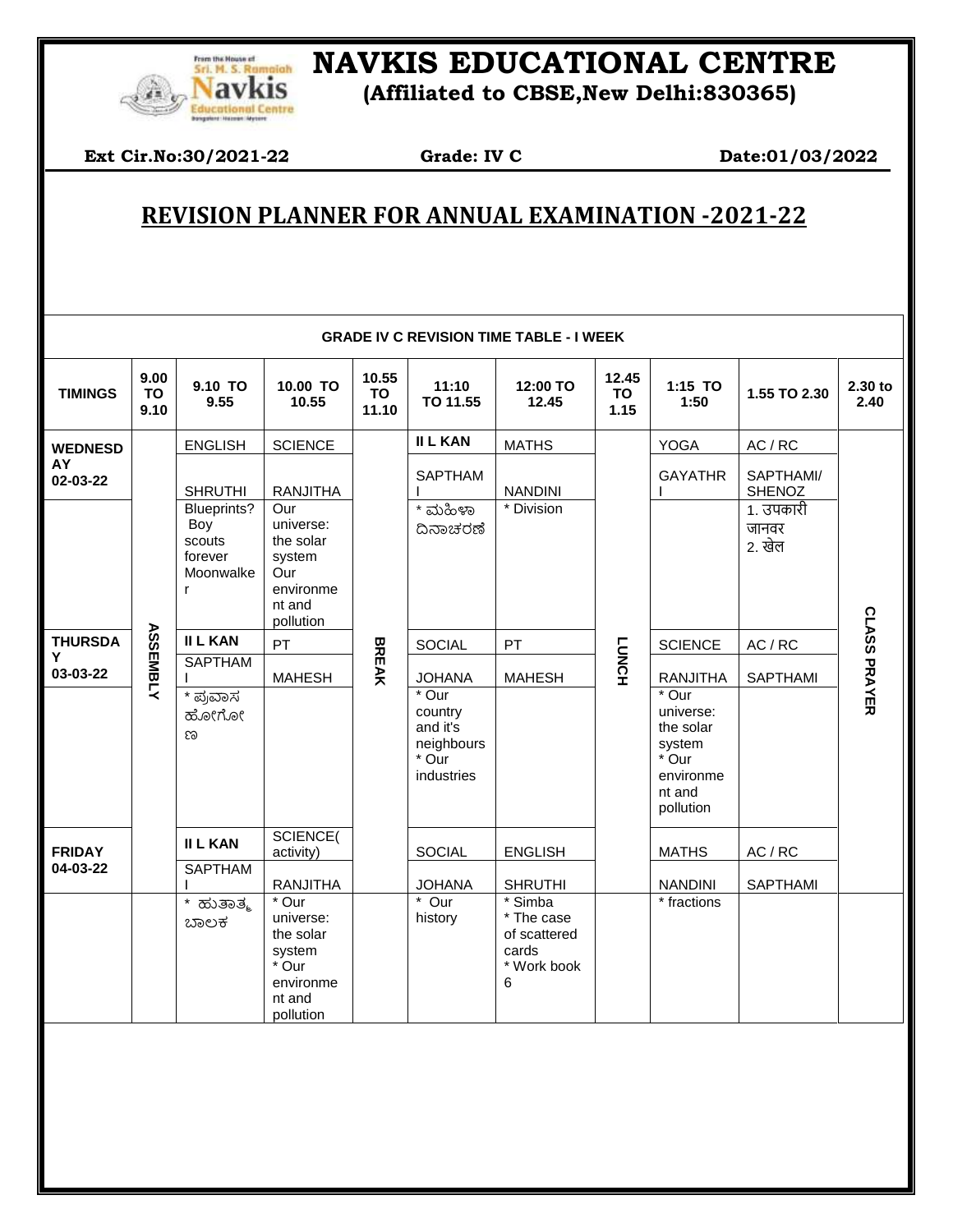| <b>GRADE IV C REVISION TIME TABLE - II WEEK</b> |                    |                                                                                                                                             |                             |                      |                                         |                                                                                                    |                                                   |                                |                                             |                    |
|-------------------------------------------------|--------------------|---------------------------------------------------------------------------------------------------------------------------------------------|-----------------------------|----------------------|-----------------------------------------|----------------------------------------------------------------------------------------------------|---------------------------------------------------|--------------------------------|---------------------------------------------|--------------------|
| <b>TIMINGS</b>                                  | 9.00<br>TO<br>9.10 | 9.10 TO<br>9.55                                                                                                                             | 10.00 TO<br>10.55           | 10.55<br>TO<br>11.10 | 11:10<br>TO 11.55                       | 12:00 TO<br>12.45                                                                                  | 12.45<br>TO<br>1.15                               | 1:15 TO<br>1:50                | 1.55 TO<br>2.30                             | 2.30<br>to<br>2.40 |
| <b>MONDAY</b><br>07-02-22                       |                    | <b>III L HINDI</b><br><b>SHENOZ</b>                                                                                                         | ART/CRAFT<br><b>PRAMILA</b> |                      | <b>MATHS</b><br><b>NANDINI</b>          | <b>ENGLISH</b><br><b>SHRUTHI</b>                                                                   |                                                   | <b>SOCIAL</b><br><b>JOHANA</b> | AC / RC<br><b>SAPTHAM</b>                   |                    |
|                                                 |                    | 3. दिवाली<br>4. हमारा<br>शरीर                                                                                                               |                             |                      | measurem<br>ents                        | * Dr. Dolittle<br>learns a new<br>language.                                                        |                                                   | * Emperor<br>Akbar             | English<br>Revision<br>Test-1<br>(Marks-20) |                    |
| <b>TUESDAY</b>                                  |                    | <b>III L HINDI</b>                                                                                                                          | <b>ENGLISH</b>              |                      | <b>MATHS</b>                            | <b>SOCIAL</b>                                                                                      |                                                   | <b>COMP</b>                    | AC / RC                                     |                    |
| 08-03-22                                        |                    | <b>SHENOZ</b>                                                                                                                               | <b>SHRUTHI</b>              |                      | <b>NANDINI</b>                          | <b>JOHANA</b>                                                                                      |                                                   | <b>PAVITRA</b>                 | <b>SAPTHAM</b>                              |                    |
|                                                 |                    | * The town<br>III language<br>Revision<br>mouse and<br>Test-1<br>his country<br>(Marks-20)<br>cousin<br><b>ASSEMBLY</b><br>ω<br>ᅎ<br>m<br>⋗ | * multiple<br>and factors   | * Shah<br>Jahan      | <b>LUNCH</b>                            | * Editing text<br>in MS Word<br>2010<br>* Formatting<br><b>Document</b><br>* More about<br>Scratch | Ш<br>Language<br>Revision<br>Test-1<br>(Marks-20) | <b>CLASS PRAYER</b>            |                                             |                    |
| <b>WEDNES</b>                                   |                    | <b>ENGLISH</b>                                                                                                                              | <b>SCIENCE</b>              | ᄎ                    | <b>II L KAN</b>                         | <b>MATHS</b>                                                                                       |                                                   | <b>YOGA</b>                    | AC / RC                                     |                    |
| <b>DAY</b><br>09-03-22                          |                    | <b>SHRUTHI</b>                                                                                                                              | <b>RANJITHA</b>             |                      | <b>SAPTHAM</b>                          | <b>NANDINI</b>                                                                                     |                                                   | <b>GAYATHRI</b>                | SAPTHAM                                     |                    |
|                                                 |                    | * Yeti<br>* An<br>elephant is<br>hard to hide                                                                                               | * Weather                   |                      | $\star$<br>ಸರ್ವಜ್ಞನ<br>ತ್ರಿಪದಿಗಳು       | * Geometry                                                                                         |                                                   |                                | Maths<br>Revision<br>Test-1<br>$(Marks-20)$ |                    |
| <b>THURSDA</b><br>Υ                             |                    | <b>II L KAN</b>                                                                                                                             | PT                          |                      | SOCIAL                                  | PT                                                                                                 |                                                   | <b>SCIENCE</b>                 | AC / RC                                     |                    |
| 10-03-22                                        |                    | SAPTHAMI                                                                                                                                    | <b>MAHESH</b>               |                      | <b>JOHANA</b>                           | <b>MAHESH</b>                                                                                      |                                                   | <b>RANJITHA</b>                | <b>SAPTHAM</b>                              |                    |
|                                                 |                    | * ದುಡಿಮೆಯ<br>ಗರಿಮೆ                                                                                                                          |                             |                      | * Shivaji                               |                                                                                                    |                                                   | air and<br>water               | Science<br>Revision<br>Test-1<br>(Marks-20) |                    |
| <b>FRIDAY</b>                                   |                    | <b>II L KAN</b>                                                                                                                             | SCIENCE(ac<br>tivity)       |                      | SOCIAL                                  | <b>ENGLISH</b>                                                                                     |                                                   | <b>MATHS</b>                   | AC / RC                                     |                    |
| 11-03-22                                        |                    | SAPTHAMI                                                                                                                                    | <b>RANJITHA</b>             |                      | <b>JOHANA</b>                           | <b>SHRUTHI</b>                                                                                     |                                                   | <b>NANDINI</b>                 | SAPTHAM                                     |                    |
|                                                 |                    | * ಕನಸುಗಾರ<br>ಕಲಾಂ                                                                                                                           | * States of<br>matter       |                      | * Transport<br>and<br>communic<br>ation | * Mulan<br>* Worksheet<br>7,8                                                                      |                                                   | * Geometry                     | Social<br>Revision<br>Test-1<br>(Marks-20)  |                    |